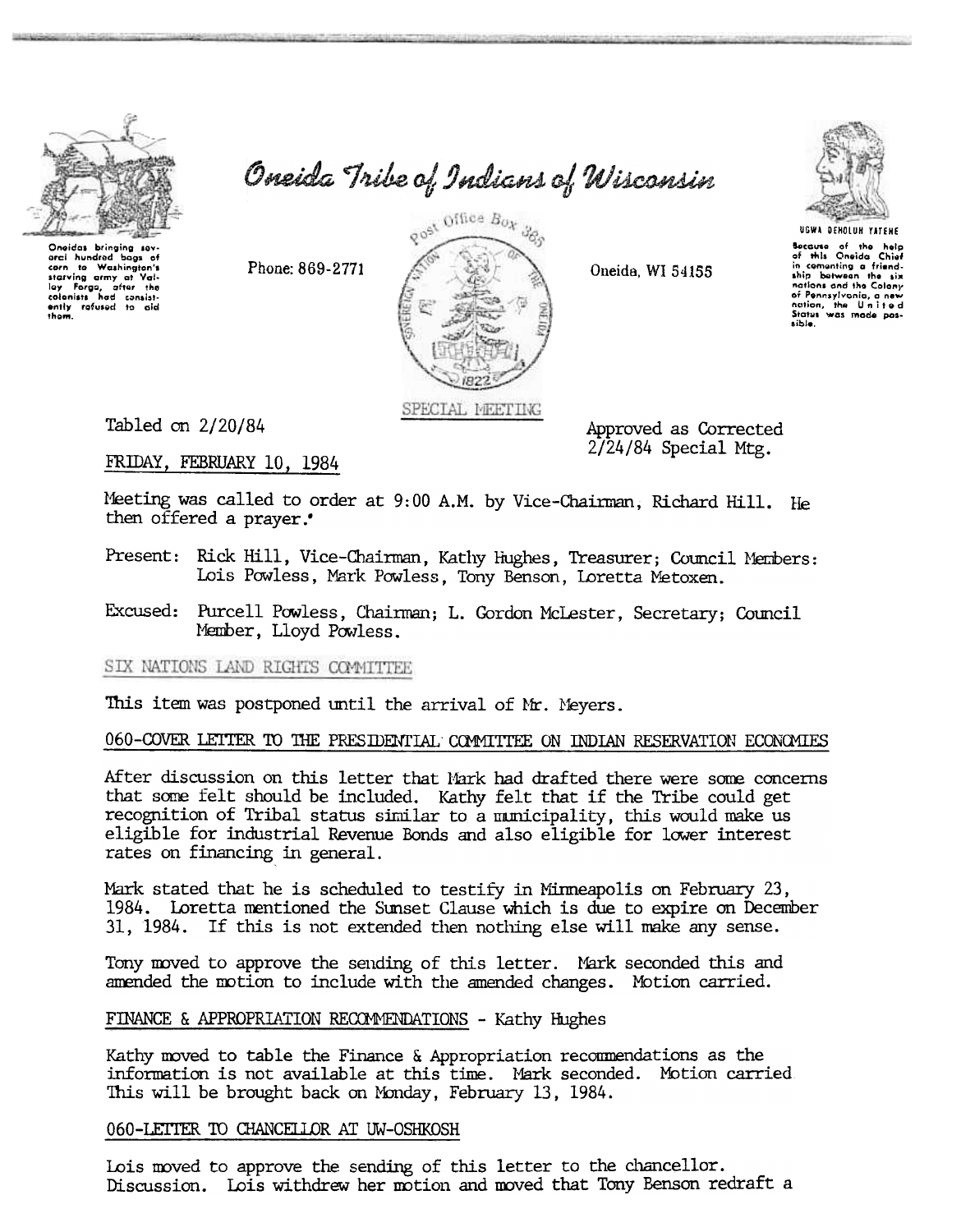Oneida Tribe of Indians of Wisconsin Special Meeting - February 10, 1984 Page 2

#### Letter to Chancellor (Continued)

stronger letter and bring this back to the Business Committee on Wednesday. Loretta seconded. Mark abstained. Kathy opposed. Motion carried.

210-LANGUAGE PROGRAM REQUEST - Amelia Cornelius

Mark Powless moved to approve the request for Mary Sheedy, a Headstart teacher to attend the Oneida Language course offered by UWGB at the Seminary. Tony seconded. Motion carried.

There was some discussion on all these requests that are coming in and whether or not we're going over what had been budgeted. Kathy stated that these budgets will be coming up next week. She is suggesting to all the directors that they make a new line item in their budget for Fy '85 to cover these types of requests during the year.

#### 060-TRAVEL REQUEST -Lloyd Powless

Loretta moved to approve the travel request for Lloyd Powless to travel to Madison on Monday, February 13, 1984. This is a meeting of the Native American Conference on Census Information. Kathy seconded. Motion carried.

#### 9:15 A.M. Executive Session

Mark made a motion to have some type of committee regarding the hiring process. The concensus was that Mark head this Committee and to choose who he needs to help him (along with Gordon MCLester, liaison for Personnel) to do a review of the policies and procedures of the hiring process. This should be brought back to the Business Committee on February 24, 1984. Loretta seconded. Motion carried.

9: 45 A.M. End of Executive Session

## 060-TRAVEL REQUEST - Tony Benson

Tony Benson gave a report on his travel to child Welfare Advisory Conmittee in Wisconsin Rapids. Subjects were Child Welfare Committee recommendations to the Secretary that funds be identified for eleven (11) facilitator positions in the 1985 budget. This will be directly beneficial to our Tribe. Position in Madison dealing strictly with Indian Child Welfare issues. Meetings set up for Wednesday. Requesting travel on Monday to Wausau to attend Indian Child Welfare Directors meeting. Follow up on recommendations from Conference Also requesting travel for Wednesday meeting--dealing with Chapter 880 being used right now for independent adoption agencies to circmwent Indian Child Welfare Act and possibility of an amendment to change this. Lois Powless moved to approve the travel request. Loretta seconded. Motion carried.